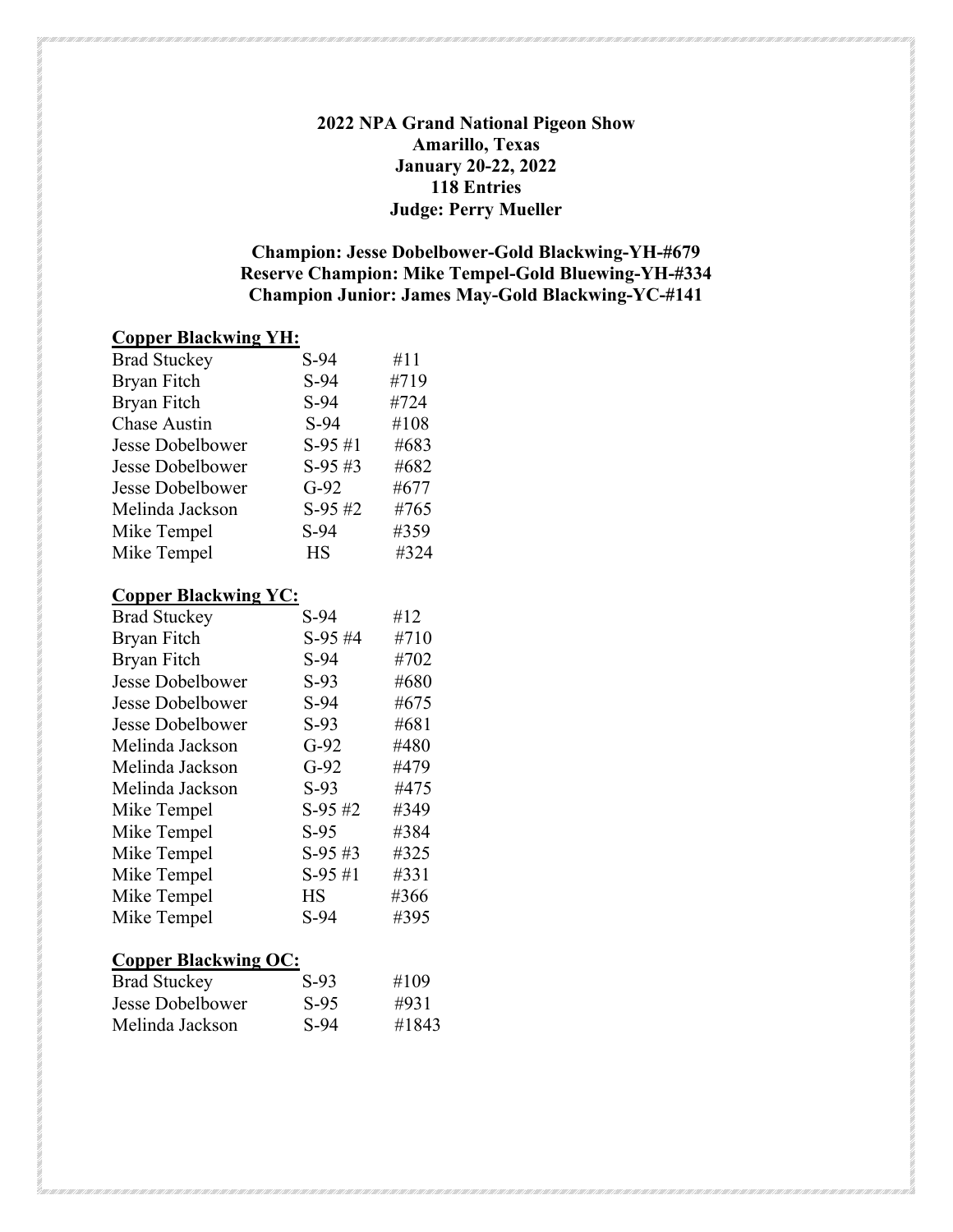# **Copper Blackwing OH:**

| <b>Brad Stuckey</b>         | $S-94$     | #727   |                                             |
|-----------------------------|------------|--------|---------------------------------------------|
| <b>Brad Stuckey</b>         | $S-94$     | #444   |                                             |
| Bryan Fitch                 | HS         | #729   | Best Copper Blackwing/Best Yearling         |
| Bryan Fitch                 | $S-93$     | #716   |                                             |
| <b>Bryan Fitch</b>          | $S-95 \#2$ | #730   |                                             |
| <b>Chase Austin</b>         | $S-94$     | #541   |                                             |
| Jesse Dobelbower            | $G-92$     | #934   |                                             |
| Jesse Dobelbower            | $S-94$     | #932   |                                             |
| Melinda Jackson             | $G-92$     | #633   |                                             |
| Melinda Jackson             | $S-93$     | #412   |                                             |
| Mike Tempel                 | $S-95#1$   | #326   |                                             |
| <b>Copper Bluewing YH:</b>  |            |        |                                             |
| Marvin Jones Sr             | $S-94$     | #34    |                                             |
| Marvin Jones Sr             | $S-95$     | #85    |                                             |
| <b>Copper Bluewing YC:</b>  |            |        |                                             |
| Marvin Jones Sr             | $S-94$     | #133   |                                             |
| Melinda Jackson             | $S-95$     | #482   |                                             |
| <b>Copper Bluewing OH:</b>  |            |        |                                             |
| Marvin Jones Sr             | $S-94$     | #139   |                                             |
| Melinda Jackson             | $S-94$     | #631   |                                             |
| <b>Copper Bluewing OC:</b>  |            |        |                                             |
| Marvin Jones Sr             | HS         | #10    | <b>Best Copper Bluewing</b>                 |
| Melinda Jackson             | $S-94$     | #627   |                                             |
| Melinda Jackson             | $S-94$     | #626   |                                             |
| <b>Copper Whitewing YC</b>  |            |        |                                             |
| Marvin Jones Sr             | $S-94$     | # $15$ |                                             |
| <b>Copper Whitewing OC:</b> |            |        |                                             |
| Marvin Jones Sr             | HS         | #122   | <b>Best Copper Whitewing</b>                |
| <b>Gold Blackwing YH:</b>   |            |        |                                             |
| <b>Brad Stuckey</b>         | $S-93$     | #200   |                                             |
| Jesse Dobelbower            | <b>HS</b>  | #679   | Best Gold Blackwing/Best Blackwing/Champion |
| James May                   | $S-93$     | #995   |                                             |
| James May                   | $S-93$     | #999   |                                             |
| Jay Turner                  | $S-95$     | #2887  |                                             |
| <b>Jimmy Vines</b>          | $G-92$     | #1977  |                                             |
| Jimmy Vines                 | $G-92$     | #1978  |                                             |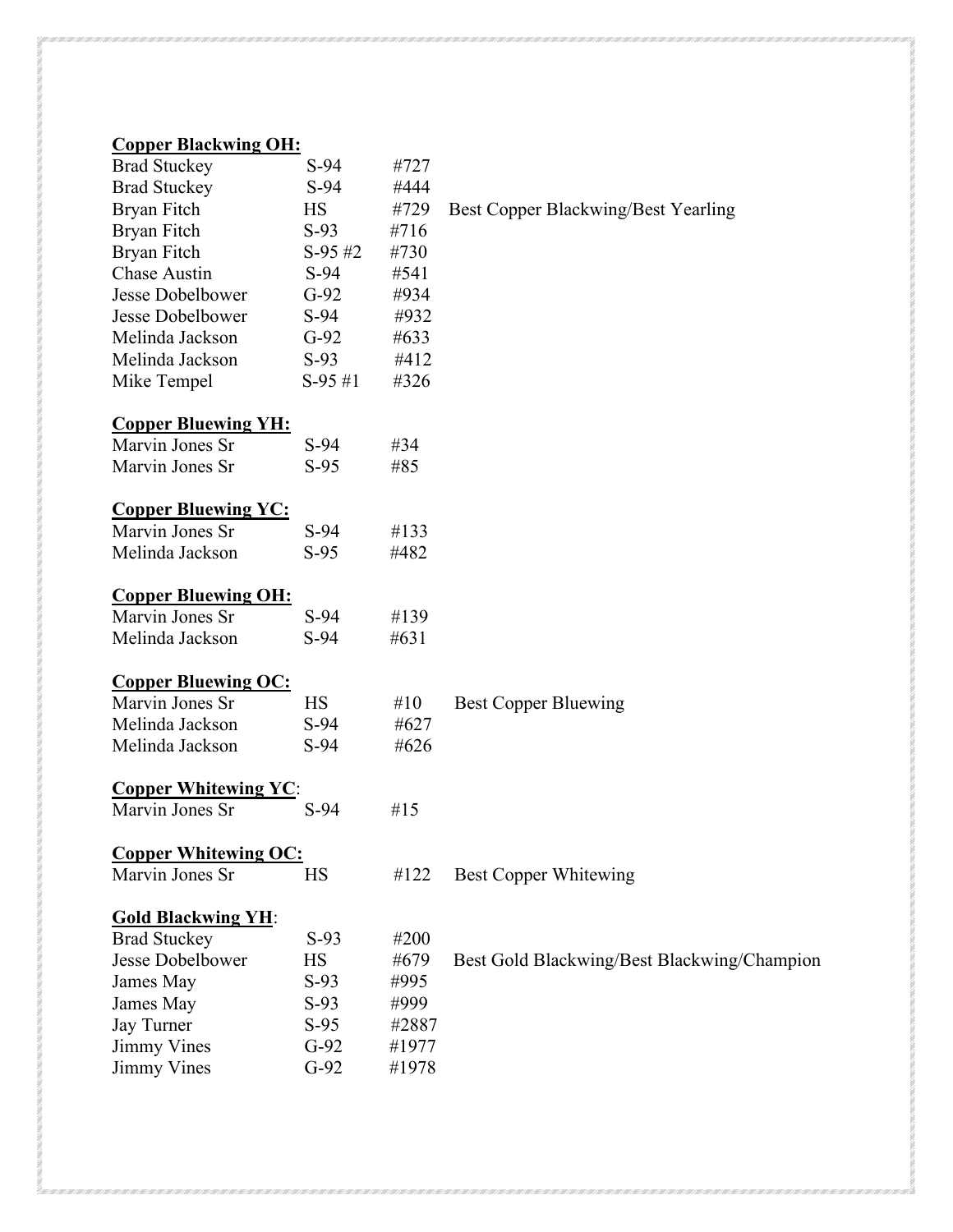| <b>Gold Blackwing YC:</b> |           |       |                                                   |
|---------------------------|-----------|-------|---------------------------------------------------|
| <b>Brad Stuckey</b>       | $S-94$    | #204  |                                                   |
| <b>Brad Stuckey</b>       | $S-95$    | #210  |                                                   |
| James May                 | $S-93$    | #996  | Champion Junior                                   |
| <b>Jay Turner</b>         | $S-95$    | #141  |                                                   |
| <b>Jimmy Vines</b>        | <b>HS</b> | #1980 |                                                   |
| <b>Jimmy Vines</b>        | $G-91$    | #1975 |                                                   |
| <b>Gold Blackwing OH:</b> |           |       |                                                   |
| Jay Turner                | $S-94$    | #669  |                                                   |
| Marvin Jones Sr           | $S-93$    | #47   |                                                   |
|                           |           |       |                                                   |
| <b>Gold Blackwing OC:</b> |           |       |                                                   |
| <b>Brad Stuckey</b>       | <b>HS</b> | #221  |                                                   |
| Jay Turner                | $S-93$    | #522  |                                                   |
| <b>Gold Bluewing YH:</b>  |           |       |                                                   |
| Mike Tempel               | HS        | #334  | Best Gold Bluewing/Best Bluewing/Reserve Champion |
| <b>Gold Bluewing YC:</b>  |           |       |                                                   |
| Marvin Jones Sr           | $G-91$    | #75   |                                                   |
| Marvin Jones Sr           | $S-94$    | #6    |                                                   |
| Marvin Jones Sr           | $S-93$    | #104  |                                                   |
| Mike Tempel               | $S-95$    | #385  |                                                   |
| Mike Tempel               | $S-95$    | #364  |                                                   |
|                           |           |       |                                                   |
| Mike Tempel               | $S-95$    | #310  |                                                   |
| <b>Gold Bluewing OH:</b>  |           |       |                                                   |
| Mike Tempel               | $S-95$    | #370  |                                                   |
| <b>Gold Bluewing OC:</b>  |           |       |                                                   |
| Marvin Jones Sr           | $S-94$    | #108  |                                                   |
| Marvin Jones Sr           | S-94      | #168  |                                                   |
| <b>Gold Whitewing YH:</b> |           |       |                                                   |
| Thomas Jackson            | $S-94$    | #1007 |                                                   |
| Thomas Jackson            | $S-94$    | #1044 |                                                   |
| Thomas Jackson            | $S-93$    | #1038 |                                                   |
|                           |           |       |                                                   |
| Thomas Jackson            | <b>HS</b> | #1035 | Best Gold Whitewing/Best Whitewing                |
| Thomas Jackson            | $S-93$    | #1023 |                                                   |
| Thomas Jackson            | $S-93$    | #1006 |                                                   |
| Thomas Jackson            | $S-95$    | #1003 |                                                   |
| Thomas Jackson            | $S-93$    | #1002 |                                                   |
| Thomas Jackson            | $S-94$    | #1000 |                                                   |